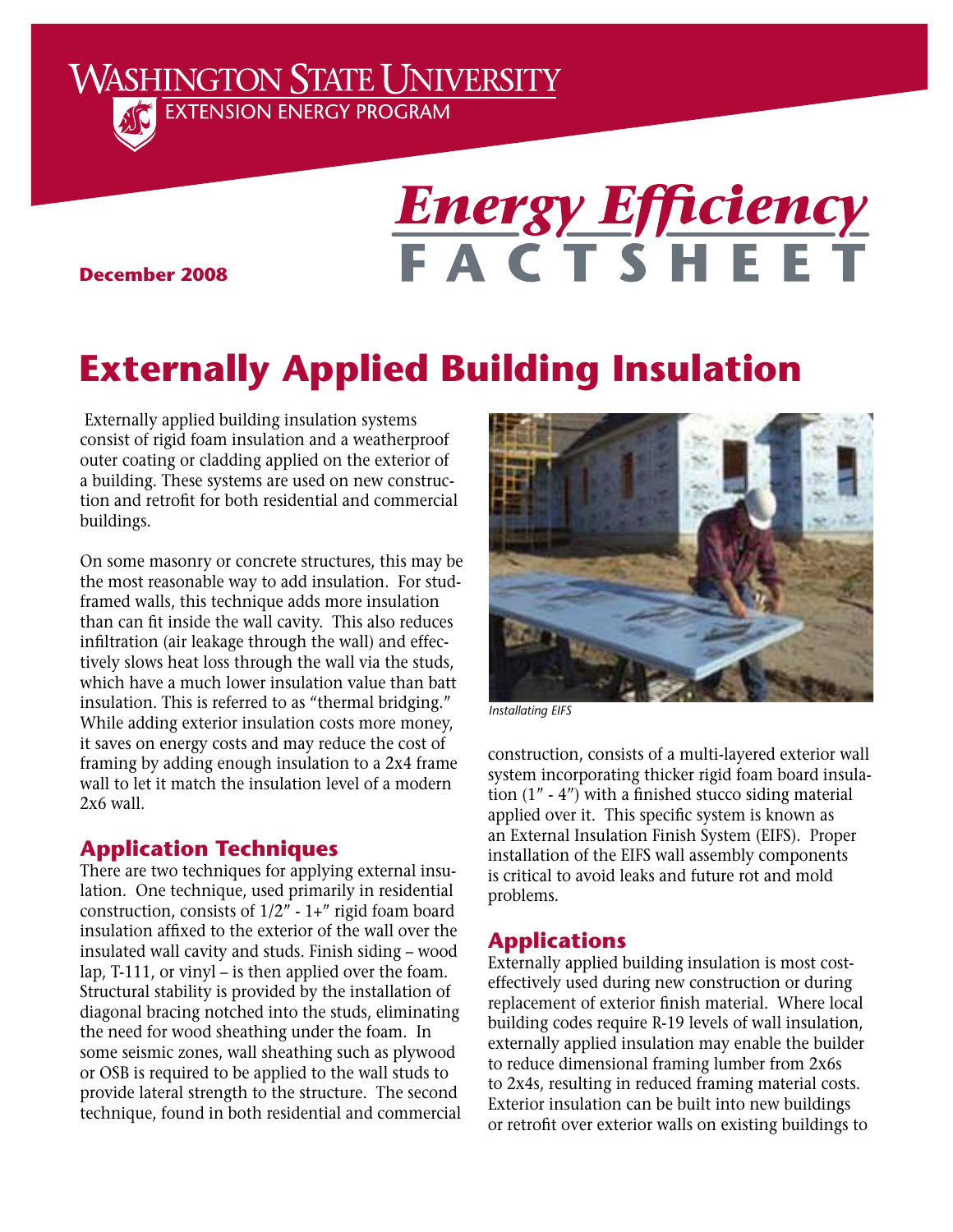#### Table 1. **Approximate Heating Costs of Insulated Wall Options**

| <b>Wall Construction</b>                                   | U-Value | Approximate Heating Costs <sup>1</sup><br>of Insulated Wall Options - \$/year |
|------------------------------------------------------------|---------|-------------------------------------------------------------------------------|
| 2x4 wood stud with R-13 batt                               | 0.088   | \$210.83                                                                      |
| 2x4 wood stud with R-13 batt $+$<br>1" (R-5) exterior XPS  | 0.057   | \$136.56                                                                      |
| 2x6 wood stud with R-21 batt                               | 0.06    | \$143.75                                                                      |
| 2x6 wood stud with R-21 batt $+$<br>1" (R-5) exterior XPS  | 0.044   | \$105.42                                                                      |
| 2x4 metal stud with R-13 batt                              | 0.124   | \$297.08                                                                      |
| 2x4 metal stud with R-13 batt $+$<br>1" (R-5) exterior XPS | 0.077   | \$184.48                                                                      |
| 2x6 metal stud with R-21 batt                              | 0.106   | \$253.95                                                                      |
| 2x6 metal stud with R-21 batt $+$<br>1" (R-5) exterior XPS | 0.069   | \$165.31                                                                      |
| 6" uninsulated concrete                                    | 0.61    | \$1,461.44                                                                    |
| $6"$ uninsulated concrete $+$<br>2" (R-10) exterior XPS    | 0.09    | \$215.62                                                                      |

(Per 1,000 square foot wall)

<sup>1</sup> Annual Cost = annual heat loss \* cost per therm / (efficiency \* 100,000 Btu/therm). Assumes 6655 heating degree day climate (Spokane, Washington). Assumes natural gas heating at 80% efficiency and \$1.20/therm.

reduce heat loss without affecting interior finishes, disrupting occupant activities, or losing interior floor space.

# **Performance/Costs**

Table 1 (see above) shows the annual heating cost of several insulated wall options. Notice that the heating cost for a 2x4 wood stud wall with R-13 batt and 1-inch exterior insulation is less than for a 2x6 wood stud wall with R-21 batt insulation.

Externally applied insulation systems are typically more expensive than batt insulation in stud wall construction, due to the higher per square foot cost of the exterior board insulation and additional installation labor. However, when framing material costs can be reduced due to the use of smaller dimension lumber, some or all of the additional cost is offset. Annual heating and cooling fuel savings will result because overall building insulation values are generally higher than code minimum requirements.

Installed costs for externally applied insulation systems vary greatly depending on exterior finish. In the case of new wood and metal frame construction, the exterior sheathing is applied outside the insulation with no additional cost. For retrofit of wood or metal structures with exterior finish already in place, the insulation will require a new exterior finish system for protection. For new masonry or concrete construction, the insulation will require an exterior finishing system for protection, increasing the system cost by several dollars per square foot. Typical installed cost for insulation alone is \$1.01 per square foot for 1" of R-5 extruded polystyrene blue or pink foam board – \$0.56 for the material, \$0.45 to install (*RSMeans 2008*).

# **Availability**

Most residential and commercial building contractors can provide externally applied building insulation, and the materials are widely available at home improvement centers. See also the EIMA member manufacturers' list and the Oikos website shown below.